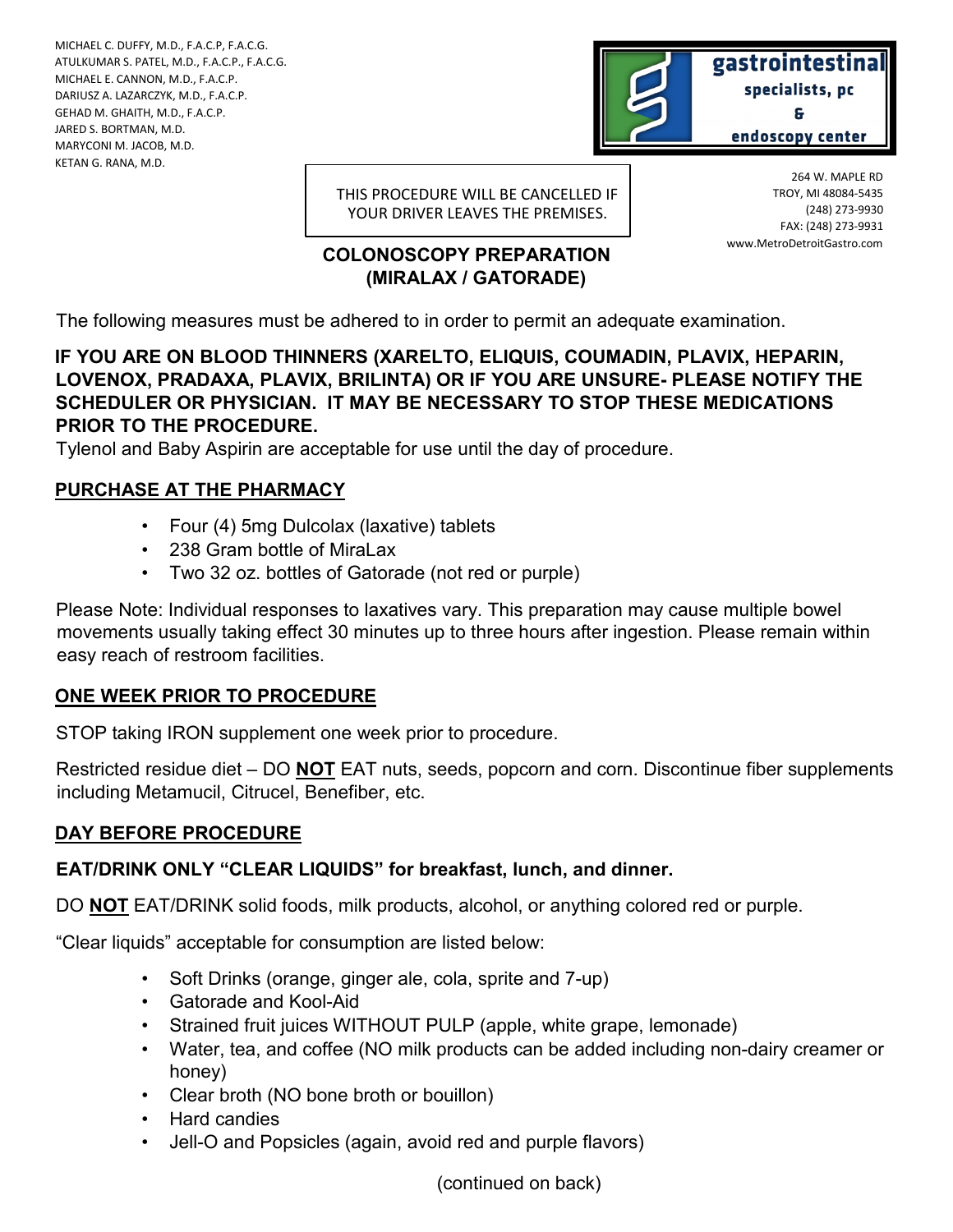In addition to the "clear liquid" diet, the laxative procedure must be done the day before the exam. The following list is a step-by-step process which ensures proper use of the laxatives.

#### **MORNING APPOINTMENT PROCEDURE**

- 1. At 3:00 P.M. take four (4) Dulcolax tablets
- 2. At 5:00 P.M. mix the 238 Gram bottle of MiraLax in 64oz. of Gatorade. Shake until MiraLax is completely dissolved.
- 3. Drink an 8oz. glass every 10-15 minutes until **ALL** the solution is gone. (If you begin to feel nauseated or bloated you may spread out each 8oz. glass to every 30-45 minutes.)

#### **AFTERNOON APPOINTMENT PROCEDURE (if your test is 12:00pm or later)**

- 1. At 3:00 P.M. take four (4) Dulcolax tablets
- 2. At 5:00 P.M. mix the 238 Gram bottle of MiraLax in 64oz. of Gatorade. Shake until MiraLax is completely dissolved.
- 3. Drink an 8oz. glass every 10-15 minutes until **HALF** the solution is gone. (If you begin to feel nauseated or bloated you may spread out each 8oz. glass to every 30-45 minutes.)
- 4. Early morning on day of procedure, drink remaining solution and **complete by five (5) hours prior to your procedure.**

#### **DAY OF PROCEDURE**

- 1. **YOU MAY CONTINUE CLEAR LIQUID DIET UNTIL FIVE (5) HOURS BEFORE YOUR SCHEDULED PROCEDURE TIME.**
- 2. Heart and blood pressure medications may be taken with a small sip of water up to 2 hours prior to your arrival time.

If your test is after 12PM (noon) you may take your morning dosage of medications as you normally would.

- 3. Do not take injectable insulin.
- 4. Do not take any oral diabetes medications (pills).
- 5. No marijuana use for 24 hours before procedure.
- 6. Do not plan on traveling the day/night of procedure. If any bleeding, pain or other symptoms occur it is imperative that the physician be notified immediately.
- 7. Report to \_\_\_\_\_\_\_\_\_\_\_\_\_\_\_\_\_\_\_\_\_\_\_\_\_\_\_\_\_\_\_\_\_\_\_\_\_\_\_\_\_\_\_\_\_\_\_\_\_\_\_\_\_\_\_\_
- 8. Date: \_\_\_\_\_\_\_\_\_\_\_\_\_\_\_\_\_\_\_\_\_\_\_\_\_\_\_\_
- 9. Arrival Time:
- 10.You must be accompanied by someone who can stay there as long as you are. This person must be able to drive you home after the exam.

#### 11.**IF THERE ARE ANY QUESTIONS ABOUT THE PROCEDURE, PREPARATION OR SHOULD YOU HAVE TO CANCEL THIS TEST, PLEASE CALL (248) 273-9930 EXT. 3034 OR EXT. 3036**